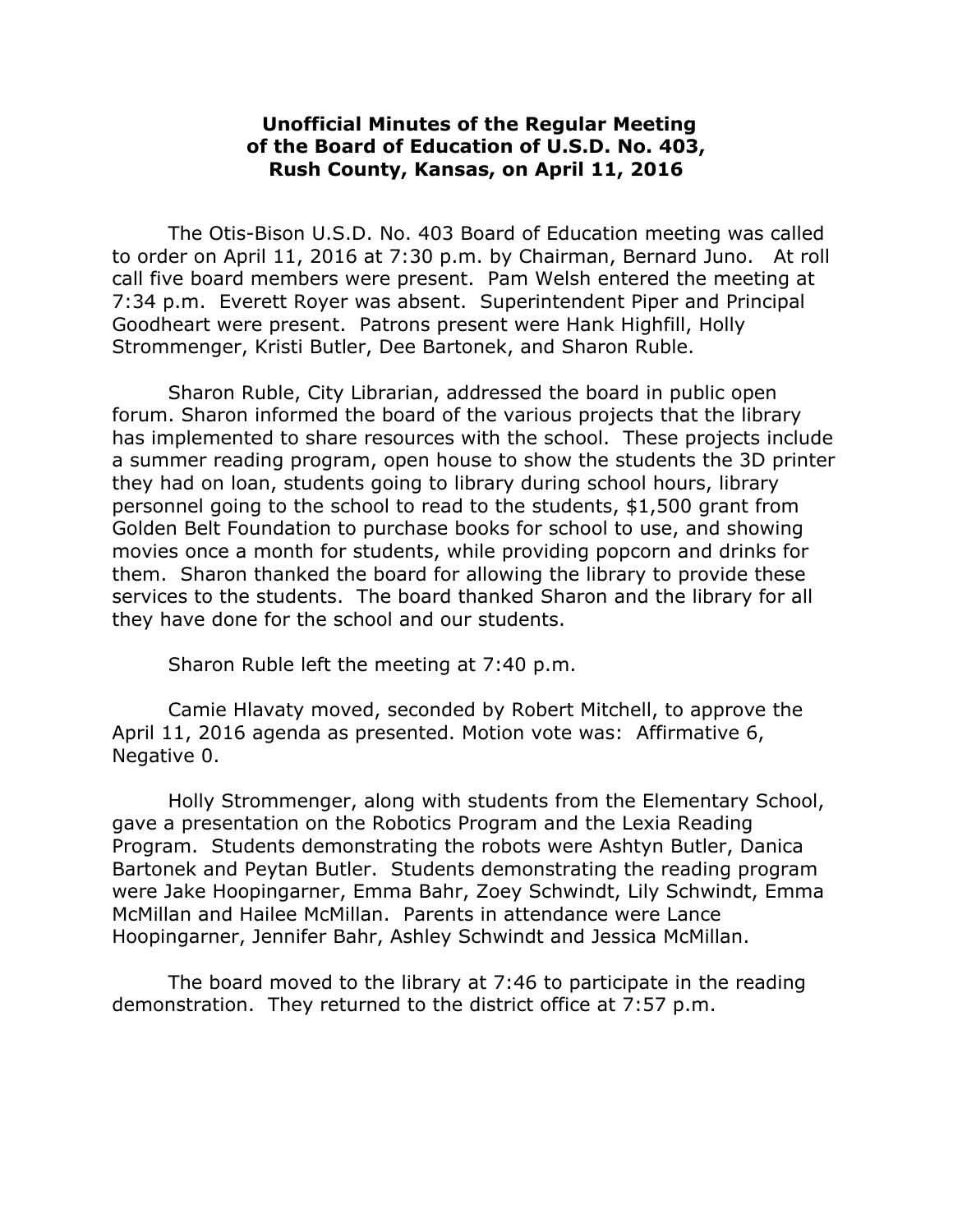Superintendent Piper's report included: Legislative updates -Pathway Confirmations for 2016-17 school year Audit report -Bussing Issues: Bus  $#2$  – stop arm is not working and Bus  $#9$  – lights are not working.

Principal Goodheart informed the board that prom and project prom both went very well.

Motion made by Gary Yost, seconded by Camie Hlavaty, to approve the March 21, 2016 board meeting minutes, treasurer's report, accounts payable, activity funds and petty cash fund. Motion vote was: Affirmative 6, Negative 0.

Gary Yost moved, seconded by Pam Welsh, to approve a start date of May 23, 2016 for the wiring project at the High School. Motion vote was: Affirmative 6, Negative 0.

Motion made by Gary Yost, seconded by Robert Mitchell, to table Item C – Consideration of Approval of ImPACT Agreement. Motion vote was: Affirmative 6, Negative 0.

 Motion made by Gary Yost, seconded by Camie Hlavaty, to approve the 2016 summer school. Motion vote was: Affirmative 6, Negative 0.

Camie Hlavaty moved, seconded by Karen Maier, to table Item E – Consideration of Approval of 2016-17 School Fees. Motion vote was: Affirmative 6, Negative 0.

Motion made by Karen Maier, seconded by Pam Welsh, to approve the senior trip to Colorado. Motion vote was: Affirmative 6, Negative 0.

Motion made by Camie Hlavaty, seconded by Pam Welsh, to approve having a special board meeting with Special Education Coop members on either April 19, 2016, April 21, 2016 or April 24, 2016 at the district office in Otis at 7:00 p.m. Motion vote was: Affirmative 6, Negative 0. (Date will be determined once all parties involved are contacted.)

Motion made by Camie Hlavaty, seconded by Karen Maier, to approve the Harris School Solution's Annual Maintenance Invoice in the amount of \$4,006.97. Motion vote was: Affirmative 6, Negative 0.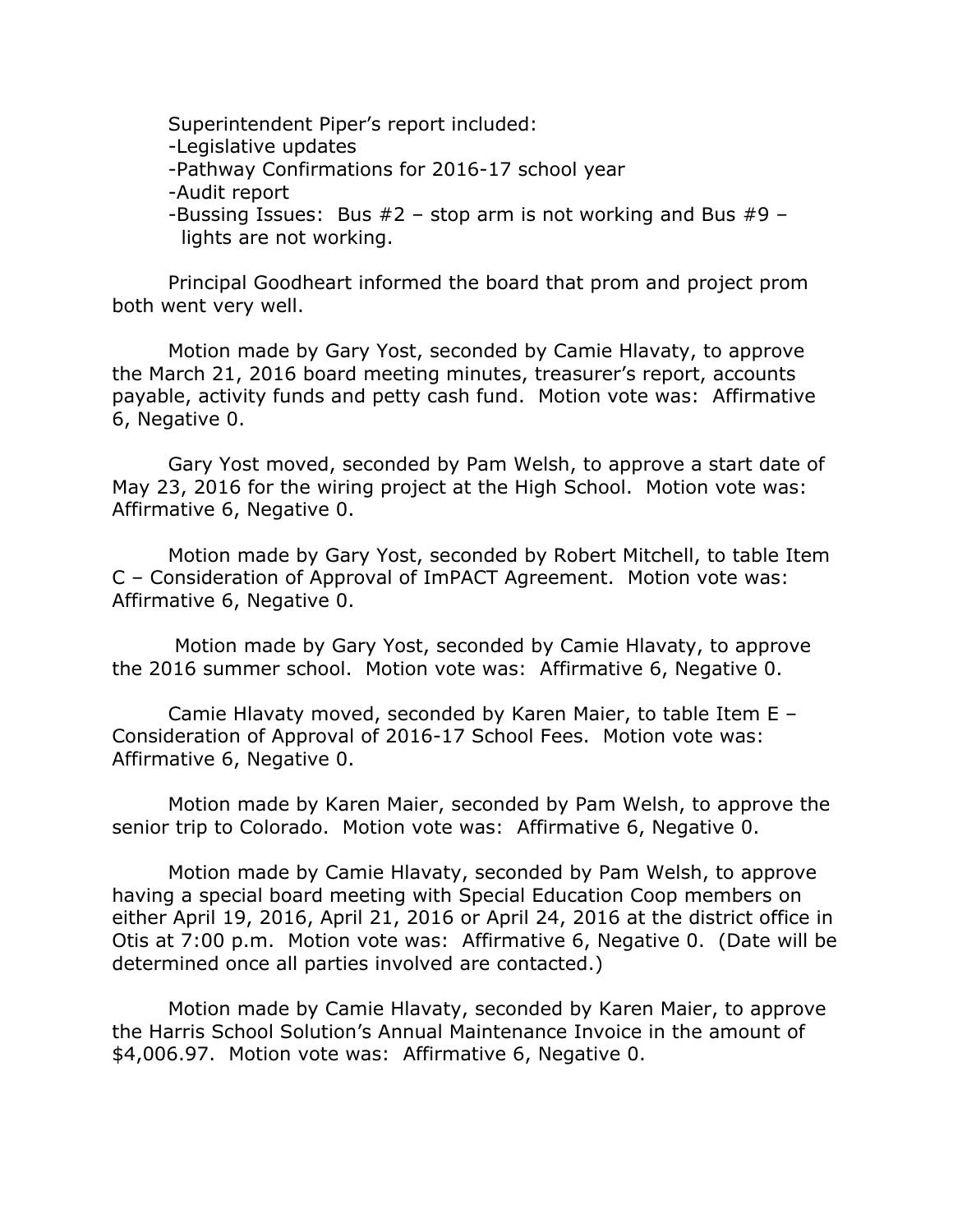Motion made by Camie Hlavaty, seconded by Robert Mitchell, to go into executive session for twenty (20) minutes with the board, Superintendent Piper and Principal Goodheart to discuss personnel matters of nonelected personnel and to protect the privacy interests of the individual(s) to be discussed and that we return to open session in this room at 9:06 p.m. Motion vote was: Affirmative 6, Negative 0.

Hank Highfill was called into the meeting at 8:59 p.m.

The meeting was resumed at 9:06 p.m.

Motion made by Bernard Juno, seconded by Pam Welsh, to go into executive session for ten (10) minutes with the board, Superintendent Piper Principal Goodheart and Hank Highfill to discuss personnel matters of nonelected personnel and to protect the privacy interests of the individual(s) to be discussed and that we return to open session in this room at 9:17 p.m. Motion vote was: Affirmative 6, Negative 0.

Hank Highfill left the meeting at 9:06 p.m.

The meeting was resumed at 9:17 p.m.

Gary Yost moved, seconded by Pam Welsh, to approve the summer help contracts for Hannah Tanger, Justin Scott, Daniel Scott, Spencer Ewy and Doris Straub. Motion vote was: Affirmative 6, Negative 0.

Camie Hlavaty moved, seconded by Karen Maier, to approve the Driver's Education contract to Stan Ewy. Motion vote was: Affirmative 6, Negative 0.

Bernard Juno moved, seconded by Gary Yost, to table the Technology Contract. Motion vote was: Affirmative 6, Negative 0.

Motion made by Gary Yost, seconded by Robert Mitchell, to offer the Elementary Custodian position to Nicole Morrison. Motion vote was: Affirmative 6, Negative 0.

Karen Maier moved, seconded by Camie Hlavaty, to advertise the summer mowing position for the Jr./Sr. High School, Elementary School and Practice Field. Motion vote was: Affirmative 6, Negative 0.